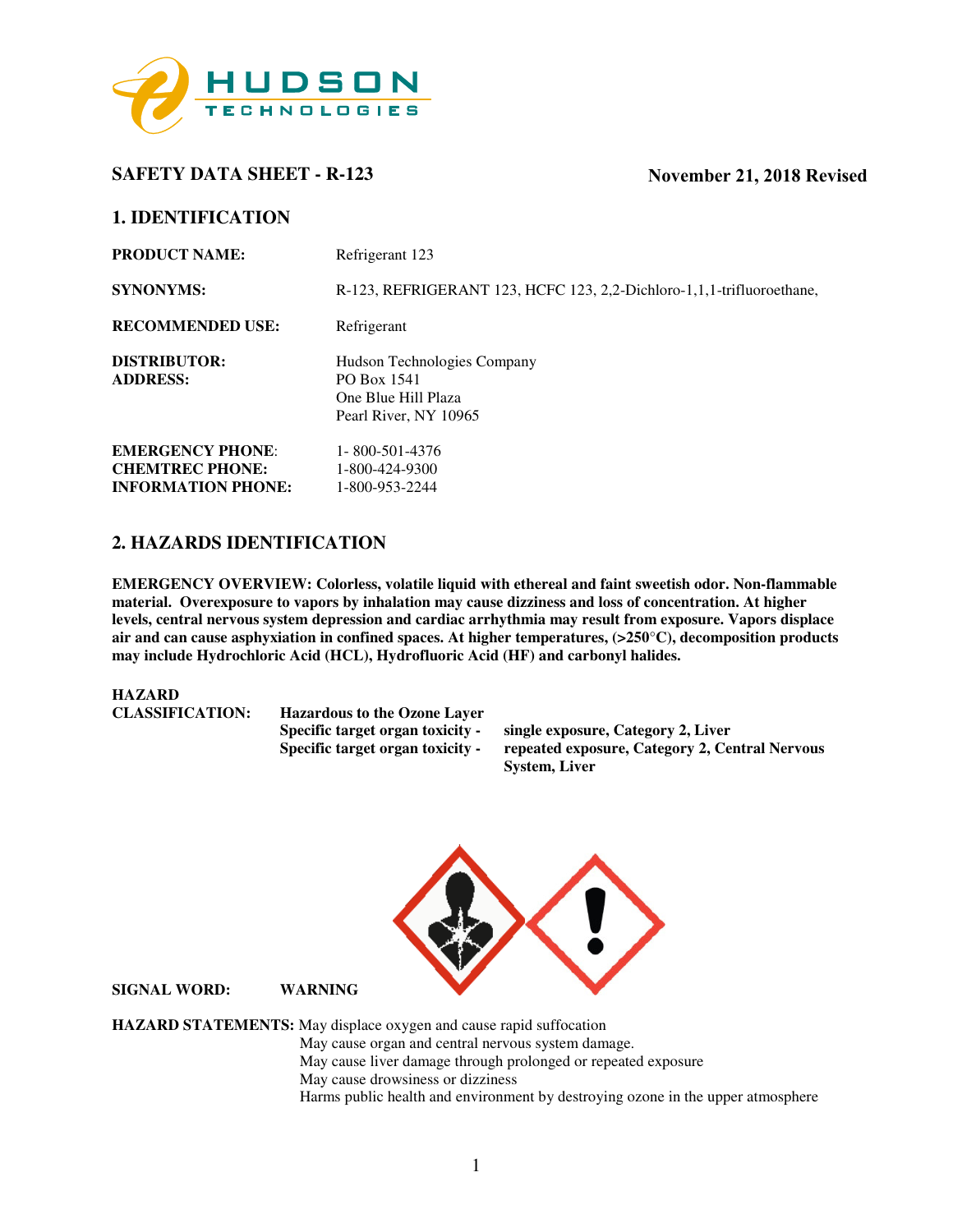

## **SAFETY DATA SHEET - R-123**

## **November 21, 2018 Revised**

## **PRECAUTIONARY STATEMENTS**

|                  | <b>PREVENTION:</b> Use only with adequate ventilation - never in a closed space. Wear protective gloves. |
|------------------|----------------------------------------------------------------------------------------------------------|
|                  | Wear eye protection.                                                                                     |
| <b>RESPONSE:</b> | If inhaled: Remove person to fresh air and keep comfortable for breathing.                               |
|                  | Immediately call a POISON CENTER or physician. If not breathing, give artificial                         |
|                  | respiration, preferably mouth to mouth.                                                                  |
|                  | If breathing is difficult, give oxygen. Avoid stimulants. Do not give adrenalin                          |
|                  | If on skin: Wash with plenty of water                                                                    |
|                  | If in eyes: Rinse cautiously with water for several minutes. Remove contact lenses,                      |
|                  | if present and easy to do. Continue rinsing. Call a physician.                                           |
| <b>STORAGE:</b>  | Protect from sunlight. Store in well-ventilated place.                                                   |
|                  | Do not heat above $120^{\circ}F(50^{\circ}C)$ . Do not store in damp areas.                              |
| <b>DISPOSAL:</b> | Comply with Federal, State and local regulations. Reclaim by distillation or remove                      |
|                  | to a permitted waste disposal facility                                                                   |
|                  |                                                                                                          |

#### **CARCINOGENICITY:**

| OSHA: $< 0.1\%$<br>$ACGH: <0.1\%$ |  | NTP: $< 0.1\%$ | IARC: $< 0.1\%$ |
|-----------------------------------|--|----------------|-----------------|
|-----------------------------------|--|----------------|-----------------|

## **3. COMPOSITION / INFORMATION ON INGREDIENTS**

| <b>PRODUCT NAME:</b> | Refrigerant 123                                                      |
|----------------------|----------------------------------------------------------------------|
| <b>SYNONYMS:</b>     | R-123, REFRIGERANT 123, HCFC 123, 2,2-Dichloro-1,1,1-trifluoroethane |

#### **INGREDIENT NAME CAS NUMBER WEIGHT %**

Ingredient Name<br>
2.2-Dichloro-1.1.1-trifluoroethane (HCFC-123) 306-83-2 2,2-Dichloro-1,1,1-trifluoroethane (HCFC-123)

Trace impurities and additional material names not listed above may also appear in Section 15 toward the end of this Safety Data Sheet.

## **4. FIRST AID MEASURES**

**SKIN:** Promptly flush skin with water until all chemical is removed. If water is not available, cover with a clean, soft cloth or similar covering. Get medical attention if symptoms persist.

**EYES:** Immediately flush eyes with large amounts of water for at least 15 minutes lifting eyelids occasionally to facilitate irrigation. Get medical attention if symptoms persist.

**INHALATION:** Immediately remove to fresh air. If breathing has stopped, give artificial respiration. Use oxygen as required, provided a qualified operator is available. Get medical attention.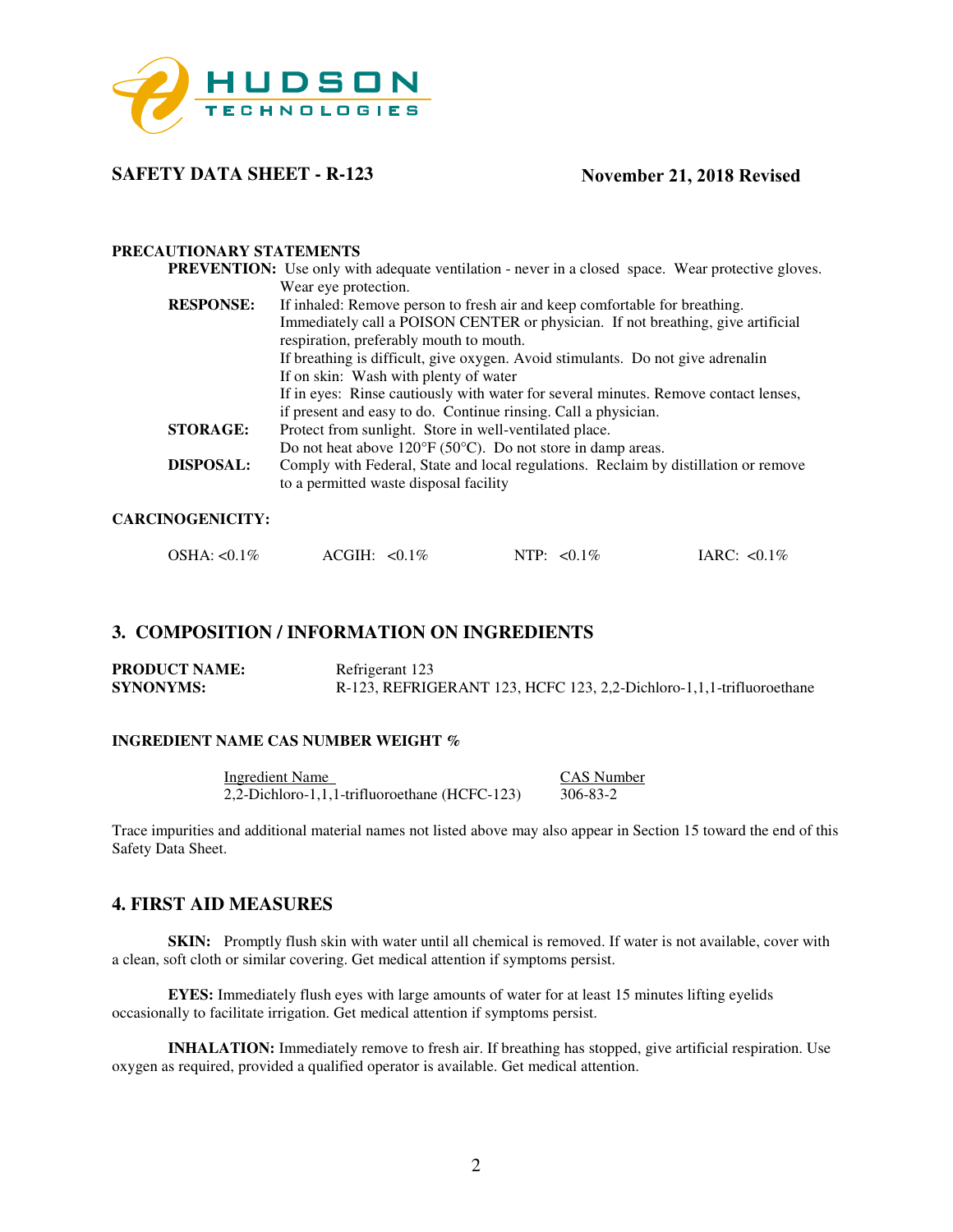

# **SAFETY DATA SHEET - R-123**

**INGESTION:** If swallowed, do not induce vomiting. If conscious, immediately give 2 eight ounce glasses of water. Do not give anything by mouth to an unconscious person. Call a Poison Center or physician.

**ADVICE TO PHYSICIAN:** Because of the possible disturbances of cardiac rhythm, catecholamine drugs, such as epinephrine, should be used with special caution and only in situations of emergency life support. Treatment of overexposure should be directed at the control of symptoms and the clinical conditions.

## **5. FIRE FIGHTING MEASURES**

| <b>FLAMMABLE LIMITS IN AIR, UPPER:</b> |               | N/A |
|----------------------------------------|---------------|-----|
| (% BY VOLUME)                          | <b>LOWER:</b> | N/A |

**FLASH POINT:** None – will not burn

**AUTOIGNITION TEMPERATURE:** Not determined

#### **NFPA HAZARD CLASSIFICATION**

| HEALTH: | FLAMMABILITY: 0 | REACTIVITY: 1 |
|---------|-----------------|---------------|
| OTHER:  |                 |               |

**EXTINGUISHING MEDIA:** Appropriate for combustibles in the area.

**SPECIAL FIRE FIGHTING PROCEDURES:** Use water spray or fog to cool containers. Self-contained breathing apparatus (SCBA) is required if cylinders rupture and contents are released under fire conditions**.** 

**UNUSUAL FIRE AND EXPLOSION HAZARDS:** Containers may rupture under fire conditions.

**HAZARDOUS DECOMPOSITION PRODUCTS:** Under high temperatures, this product can form Carbonyl halides, Hydrogen chloride, Hydrogen fluoride.

# **6. ACCIDENTAL RELEASE MEASURES**

#### **IN CASE OF SPILL OR OTHER RELEASE:**

(Always wear recommended personal protective equipment.)

Ventilate area, especially low and enclosed spaces where vapors may collect. Do not flush down sewers or storm drains. Contain spill with dikes or other containment devices. Collect with pumps, or absorbent material and transfer to steel drums for recovery, reclamation or disposal. Remove open flame. Use self-contained breathing apparatus (SCBA) for large spills.

**Spills and releases may have to be reported to Federal and/or local authorities. See Section 15 regarding reporting requirements.** 

## **7. HANDLING AND STORAGE**

**NORMAL HANDLING:** Always wear recommended personal protective equipment.

Avoid breathing vapors and liquid contact with eyes, skin or clothing. Do not puncture or drop containers, expose them to open flame or excessive heat.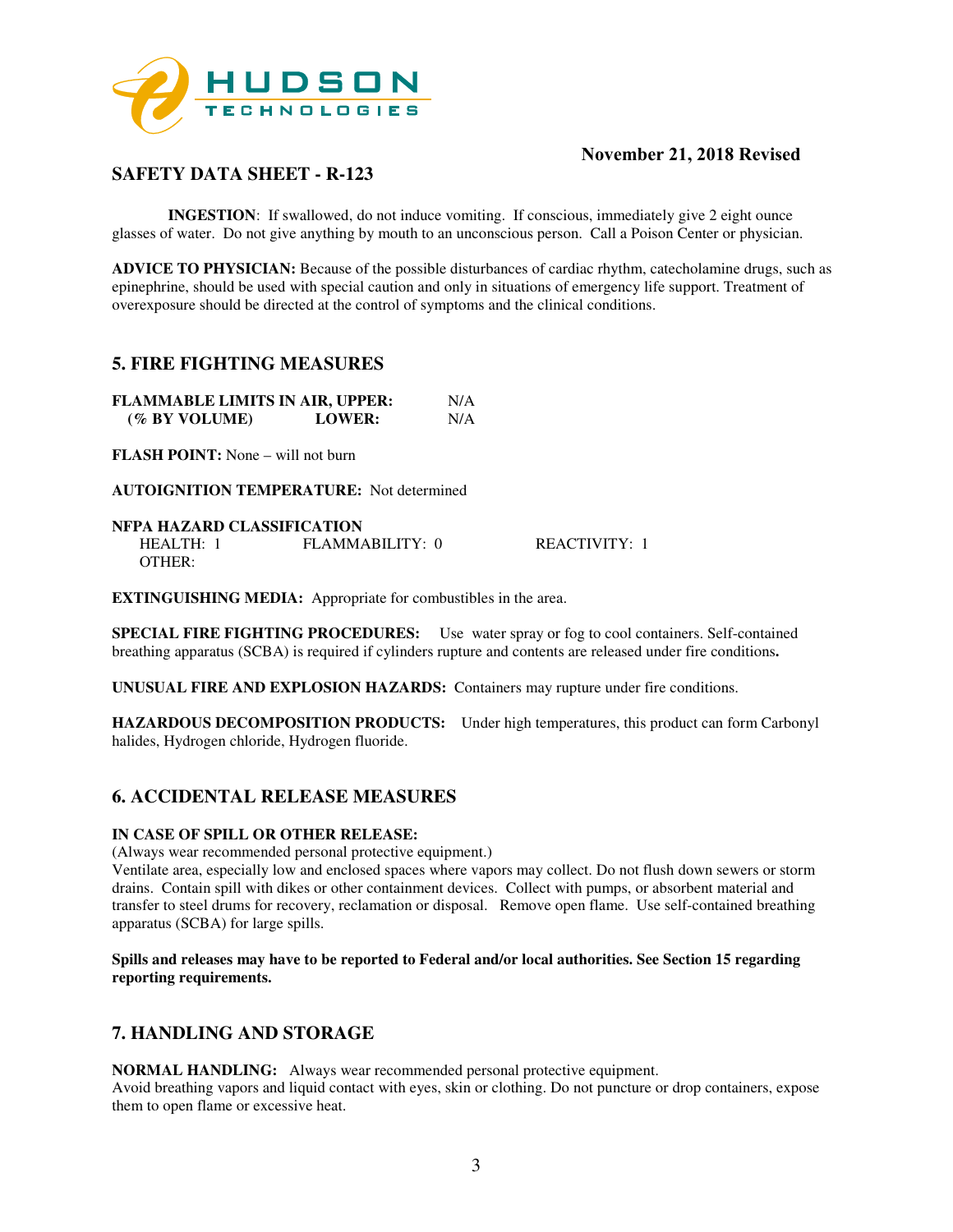

# **SAFETY DATA SHEET - R-123**

## **STORAGE RECOMMENDATIONS:**

Store in a cool, well-ventilated area of low fire risk and keep out of direct sunlight. Protect container and its fittings from physical damage. Storage in subsurface locations should be avoided. Close valve or container tightly after use and when empty. Do not heat cylinders above 125ºF (52ºC) to avoid over pressurizing the cylinder. Do not expose drums to direct heat or temperature above 115ºF (46ºC) to avoid pressurizing. If container temperature exceeds boiling point, cool the container before opening.

## **8. EXPOSURE CONTROLS / PERSONAL PROTECTION**

**ENGINEERING CONTROLS:** Provide local ventilation at filling zones and areas where leakage is probable. Mechanical (general) ventilation may be adequate for other operating and storage areas.

## **PERSONAL PROTECTIVE EQUIPMENT**

**SKIN PROTECTION:** General work clothing and gloves (leather) should provide adequate protection. **:** Where contact with liquid is likely, impervious gloves should be used. Any contaminated clothing should be promptly removed and washed before reuse.

**EYE PROTECTION:** For normal conditions, wear safety glasses. Where there is reasonable probability of liquid contact, wear chemical safety goggles.

**RESPIRATORY PROTECTION:** None generally required for adequately ventilated work situations. For accidental release or non-ventilated situations, or release into confined space, where the concentration may be above applicable limits, use a self-contained, NIOSH- approved breathing apparatus or supplied air respirator. For escape: use the former or a NIOSH-approved gas mask with organic vapor canister.

**ADDITIONAL RECOMMENDATIONS:** Where contact with liquid is likely, such as in a spill or leak, impervious boots and clothing should be worn. High dose-level warning signs are recommended for areas of principle exposure. Provide eyewash stations and quick-drench shower facilities at convenient locations. For tank cleaning operations, see OSHA regulations, 29 CFR 1910.132 and 29 CFR 1910.133.

#### **EXPOSURE GUIDELINES**

| <b>INGREDIENT NAME</b>             | <b>ACGIH TLV</b> | OSHA PEL |
|------------------------------------|------------------|----------|
| 2,2-Dichloro-1,1,1-trifluoroethane | pm               |          |

**OTHER LIMIT**  $*50$  ppm 8 & 12 Hr

\*refers to Dupont's Acceptable Exposure Limit ("AEL"). Any governmentally imposed occupational exposure limits established for this substance that are lower than the Dupont AEL shall take precedence

#### **OTHER EXPOSURE LIMITS FOR POTENTIAL DECOMPOSITION PRODUCTS:**

Hydrogen Fluoride: ACGIH TLV: 3 ppm ceiling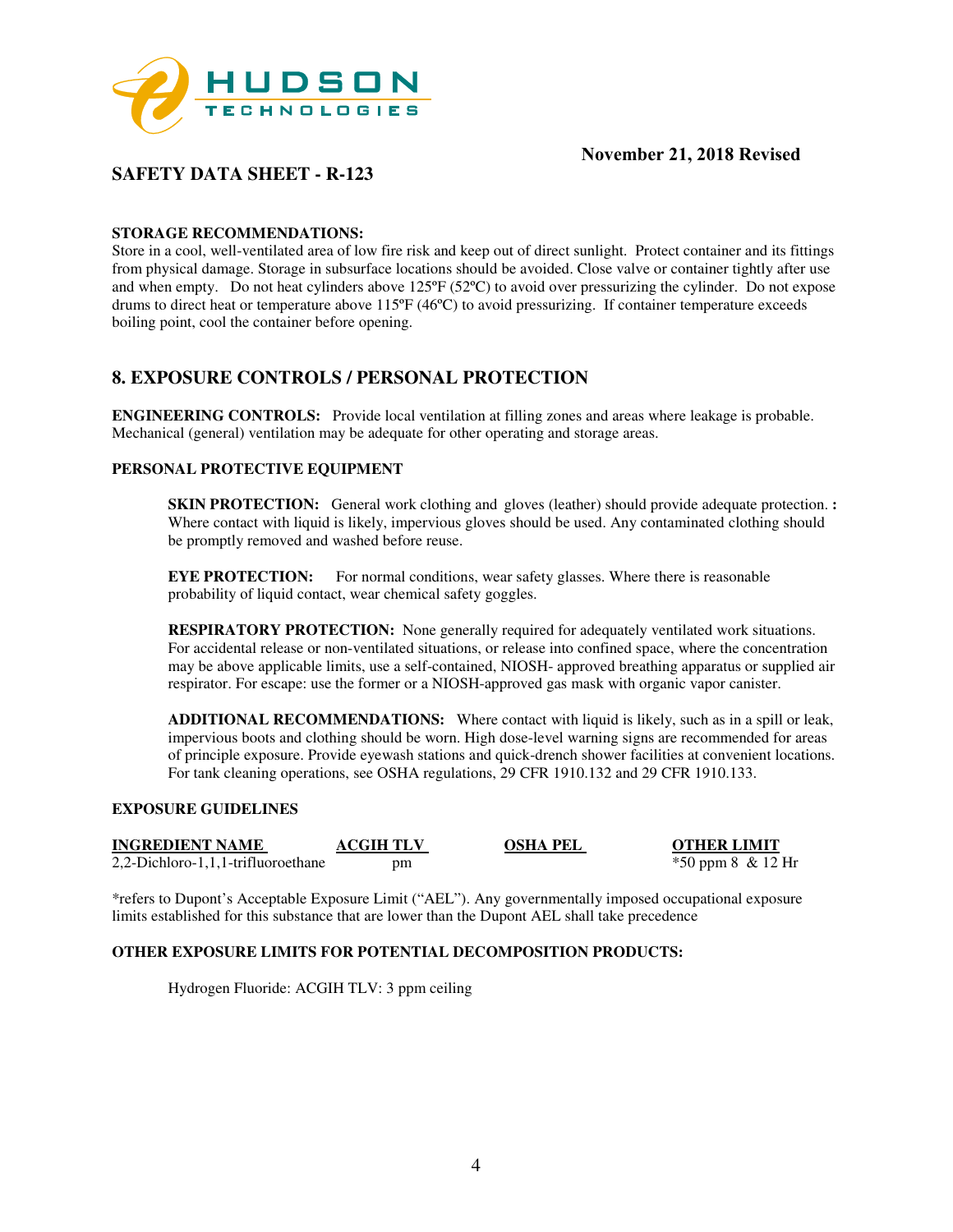

**SAFETY DATA SHEET - R-123** 

# **9. PHYSICAL AND CHEMICAL PROPERTIES**

APPEARANCE: Clear, colorless liquid ODOR: Slight ethereal PHYSICAL STATE: liquid PH Neutral<br>BOILING POINT (@ 736 mm Hg): F: 82.0 / C: 27.8 BOILING POINT (@ 736 mm Hg): F: 82.0 / C: 27.8<br>VAPOR PRESSURE (psia): 13 @ 77°F (25°C) VAPOR PRESSURE (psia): VAPOR DENSITY (AIR = 1):  $5.3 @ 77°F (25°C)$ SPECIFIC GRAVITY (H2O = 1):  $1.47 \text{ } @ 77\text{ }°F (25\text{ }°C)$ <br>SOLUBILITY IN WATER (@14.7 psia):  $0.39 \text{ } W T\% \text{ } @ 77\text{ }F (25\text{ }°C)$  at 1 atm SOLUBILITY IN WATER (@14.7 psia): DENSITY 0.39 WT% @ 77F (25 C) at 1 atm PERCENT SOLIDS BY WEIGHT: Liquid<br>
PERCENT VOLATILE: 100% By Wt PERCENT VOLATILE: VOLATILE ORGANIC COMPOUNDS (VOC): Gas

# **10. STABILITY AND REACTIVITY**

#### **NORMALLY STABLE (CONDITIONS TO AVOID):**

The product is stable.

Do not mix with oxygen or air above atmospheric pressure. Any source of high temperature, such as lighted cigarettes, flames, hot spots or welding may yield toxic and/or corrosive decomposition products.

#### **INCOMPATIBILITIES:**

Under specific conditions: e.g. very high temperatures and/or appropriate pressures – Freshly abraded aluminum surfaces may cause strong exothermic reaction. Chemically active metals: potassium, calcium, powdered aluminum, magnesium and zinc.

#### **HAZARDOUS DECOMPOSITION PRODUCTS:**

Hydrogen chloride, Hydrogen fluoride and possibly Carbonyl halides. These materials are toxic and irritating.

#### **HAZARDOUS POLYMERIZATION:**

Will not occur.

# **11. TOXICOLOGICAL INFORMATION**

#### **TOXICOLOGICAL INFORMATION**:

Animal Data: Inhalation Low Observed: 20,000 ppm in dogs Inhalation No Observed: 10,000 ppm in dogs Oral LD50: >9000 mg/kg in rats Dermal LD50: >2000 mg/kg in rabbits, >2000 mg/kg in rats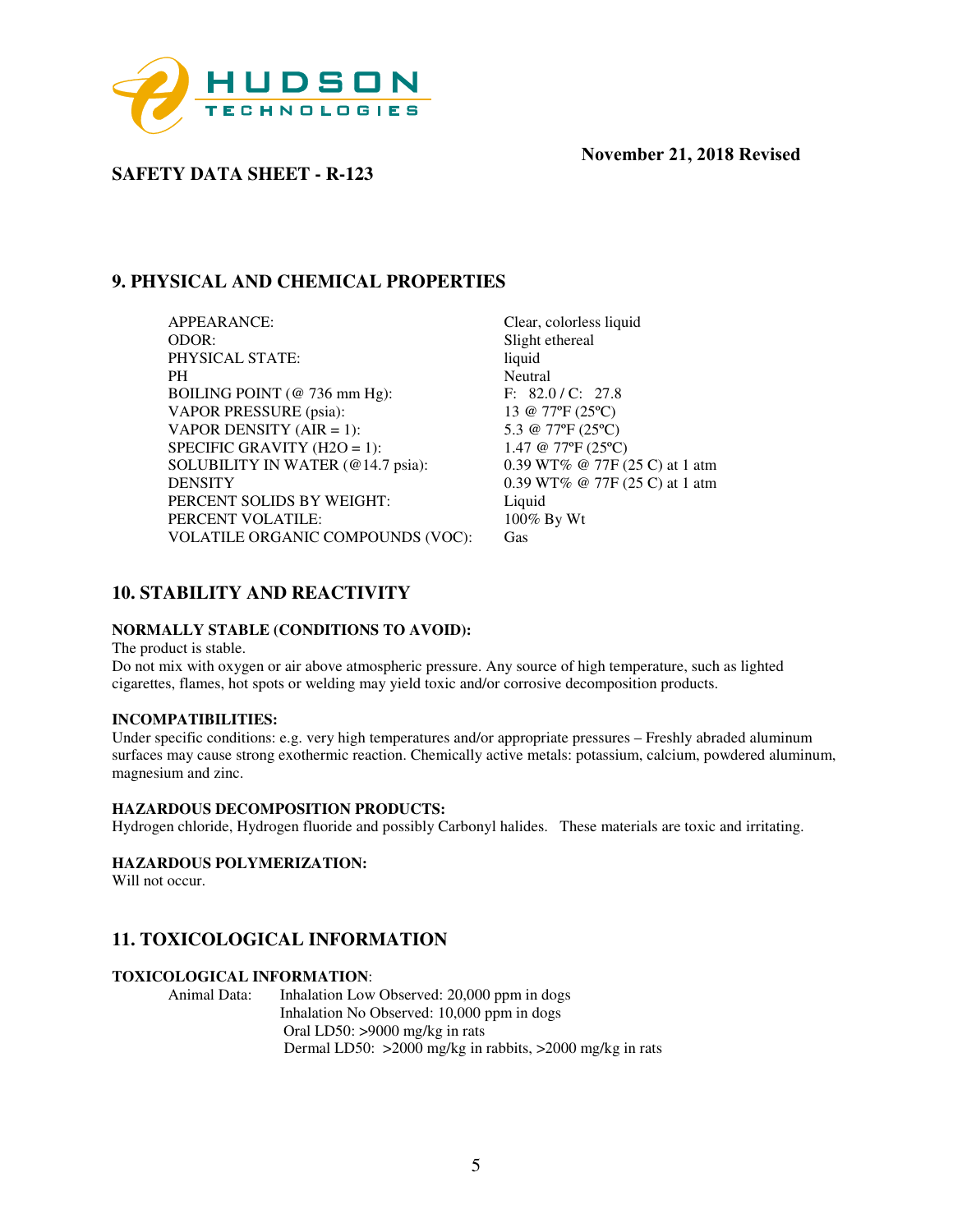

# **SAFETY DATA SHEET - R-123**

Based upon animal testing, HCFC 123 is not a skin irritant or skin sensitizer, but is a mild to moderate eye irritant.

Toxic effects noted in animals from single inhalation exposure at concentrations of 5000 ppm or greater include effects on unconditioned reflexes, locomotor activity and coordination, suggesting anesthetic effects. Single inhalation exposures caused central nervous system effects, such as anesthesia, and nonspecific clinical signs and organ pathology changes. Cardiac sensitization occurred in dogs at concentrations of 20,000 ppm and greater.

Repeated exposures to 300 ppm and higher resulted in decreased cholesterol, triglycerides or glucose, and increased urinary fluoride levels. At 5000 ppm or greater, anesthetic effects, reduced lymphocyte counts, organ weight changes, including increased liver weight, and enzyme alterations, and decreased body weight gain were observed. Exposure to dogs, guinea pigs or monkeys at 1000 ppm or greater induced slight or mild liver damage. HCFC-123 was not neurotoxic in animals repeatedly exposed by inhalation at concentrations up to 5,000 ppm, but did cause a slight decrease in arousal at this concentration.

Long-term exposure caused decreased body weight, decreased cholesterol, triglycerides and glucose, and increased urinary fluoride concentrations in rats. Inhalation of 300, 1000 or 5000 ppm for two years caused an increase in benign testicular tumors in male rats. An increase in benign pancreatic and liver tumors was observed in rats exposed to 1000 or 5000 ppm. The tumors were late-occurring and none were judged to be life-threatening. The biological significance of these tumors to man is considered to be limited. Additionally, evidence of retinal atrophy was observed in this two-year study in both treated and control animals, although the toxicological significance is undetermined.

Animal data indicate that HCFC-123 does not affect reproductive performance in rats or harm the unborn animal. HCFC-123 does not produce genetic damage in bacterial cell cultures or in animals. In two studies, genetic damage was produced in mammalian cell cultures, but did not produce genetic damage in another study. Overall weight of evidence indicates that HCFC-123 is not mutagenic.

## **12. ECOLOGICAL INFORMATION**

| Aquatic Toxicity: | 96 hour LC50: 55.5 mg/l in rainbow trout |
|-------------------|------------------------------------------|
|                   | 96 hour ErC50: 96.6 mg/l in green algae  |
|                   | 96 hour EbC50: 67.8 mg/l in green algae  |
|                   | 48 hour EC50: 17.2 mg/l in Daphnia Magna |

**Degradability (BOD):** Not readily biodegradable **Bioaccumulation:** Bioaccumulation Factor is 33. Bioaccumulation is unlikely.

## **13. DISPOSAL CONSIDERATIONS**

Disposal must comply with federal, state, and local disposal or discharge laws. R-123 is subject to U.S. Environmental Protection Agency Clean Air Act Regulations Section 608 in 40 CFR Part 82 regarding refrigerant recycling.

**The information offered here is for the product as shipped. Use and/or alterations to the product such as mixing with other materials may significantly change the characteristics of the material and alter the RCRA classification and the proper disposal method.**